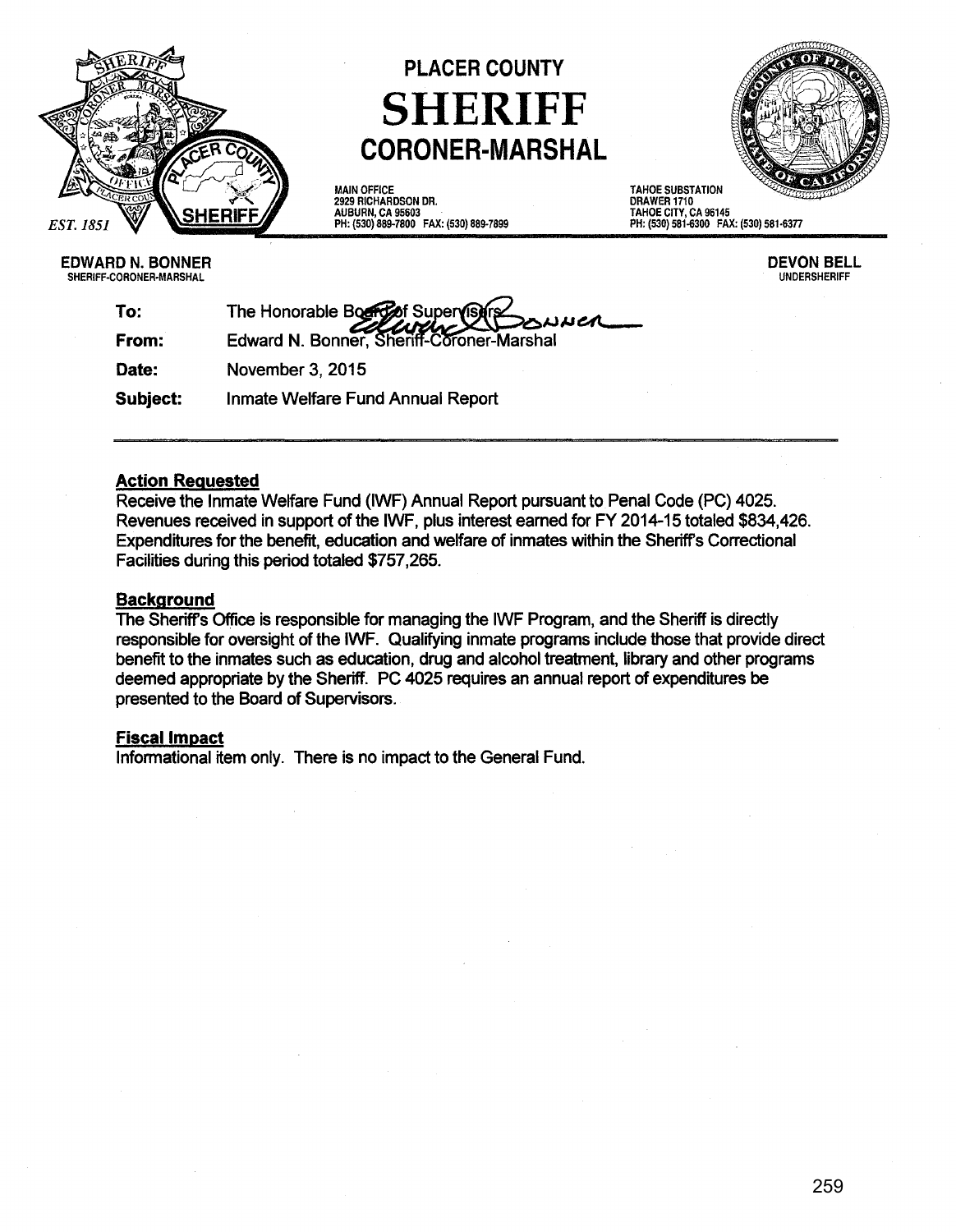#### **Placer County Sheriff Inmate Welfare Fund**

Statement of Revenues, Expenditures, and changes in Fund Balance Fiscal Year ending June 30, 2015

| <b>Revenues</b>                                |                             |            |
|------------------------------------------------|-----------------------------|------------|
| <b>Interest</b>                                | \$                          | 3,003.94   |
| <b>Communication Svcs-Telephone</b>            | \$                          | 337,072.15 |
| <b>Food Service Sales</b>                      |                             | 456,017.77 |
| <b>Miscellaneous Revenues:</b>                 |                             | 2,074.40   |
| Partnership for Safe America/Jail Sign Program | \$                          | 36,257.60  |
| <b>Total Revenues</b>                          | $\overline{\mathbf{\$}}$    | 834,425.86 |
|                                                |                             |            |
| <b>Expenditures</b>                            |                             |            |
| <b>Clothes &amp; Personal Supplies</b>         | $\overline{\boldsymbol{s}}$ | 1,813.27   |
| <b>Mobile Communication Devices</b>            | \$                          | 45,422.00  |
| Commissary                                     | \$                          | 273,920.91 |
| <b>Household Expense</b>                       |                             | 44.88      |
| <b>Equipment Maintenance</b>                   |                             | 50.00      |
| Parts                                          |                             | 910.39     |
| <b>Materials-Building Improvement</b>          |                             | 668.22     |
| Membership/Dues                                |                             | 333.00     |
| Printing                                       | \$                          | 8,703.18   |
| <b>Other Supplies</b>                          |                             | 182.74     |
| <b>Office Supplies</b>                         |                             | 1,578.63   |
| Postage                                        |                             | 2,692.90   |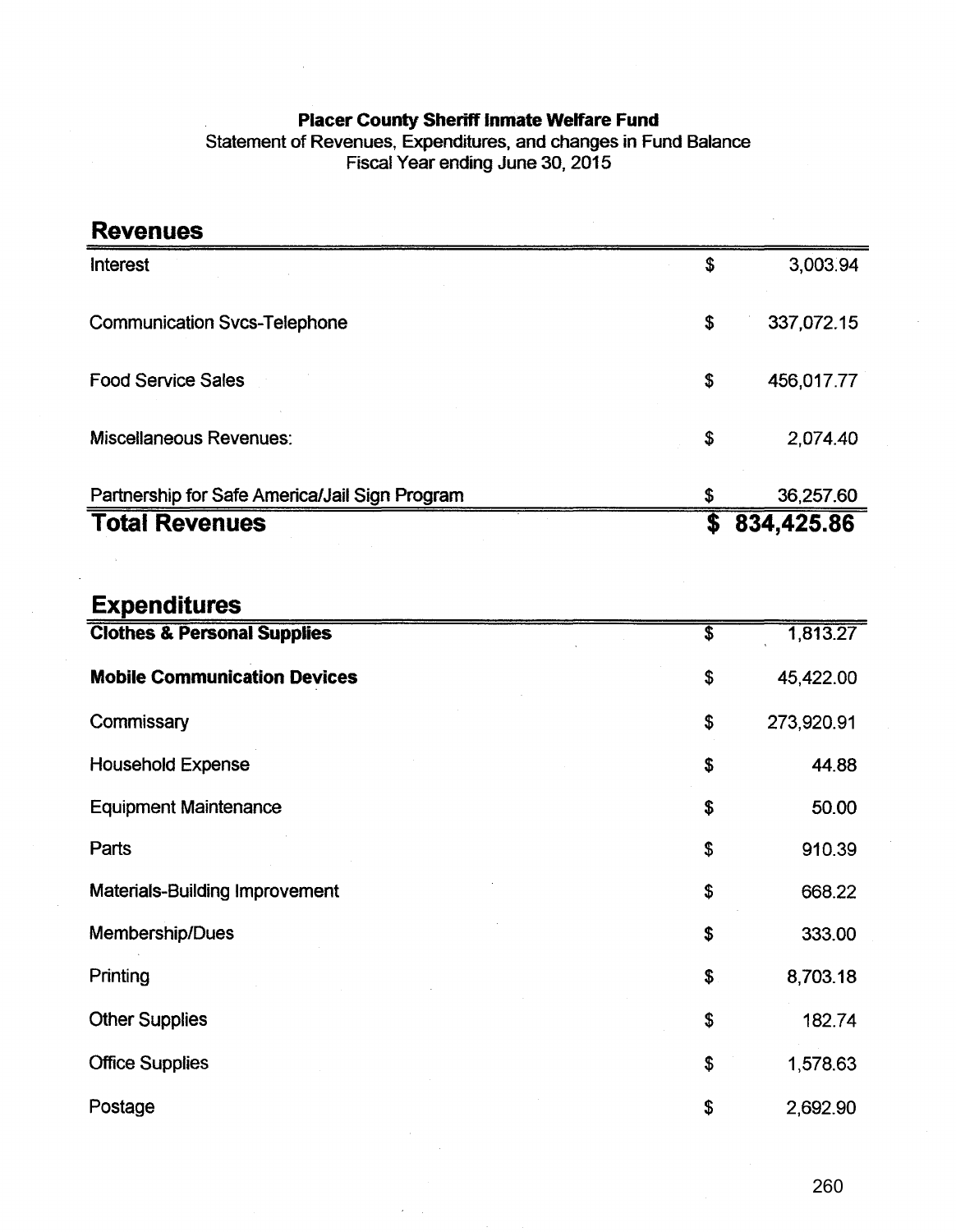| <b>Excess of Revenues over Expenditures</b>                     | S        | 77,160.57              |
|-----------------------------------------------------------------|----------|------------------------|
| <b>Travel &amp; Transportation</b><br><b>Total Expenditures</b> | \$<br>S. | 1,319.50<br>757,265.29 |
|                                                                 |          |                        |
| <b>Law Library Materials</b>                                    | \$       | 752.08                 |
| <b>Special Dept Expense</b>                                     | \$       | 52,973.39              |
| Fuel                                                            | \$       | 1,142.84               |
| Labor Cost-Inmate Welfare Staff                                 | \$       | 273,133.09             |
| <b>Professional Services</b>                                    | \$       | 91,624.27              |